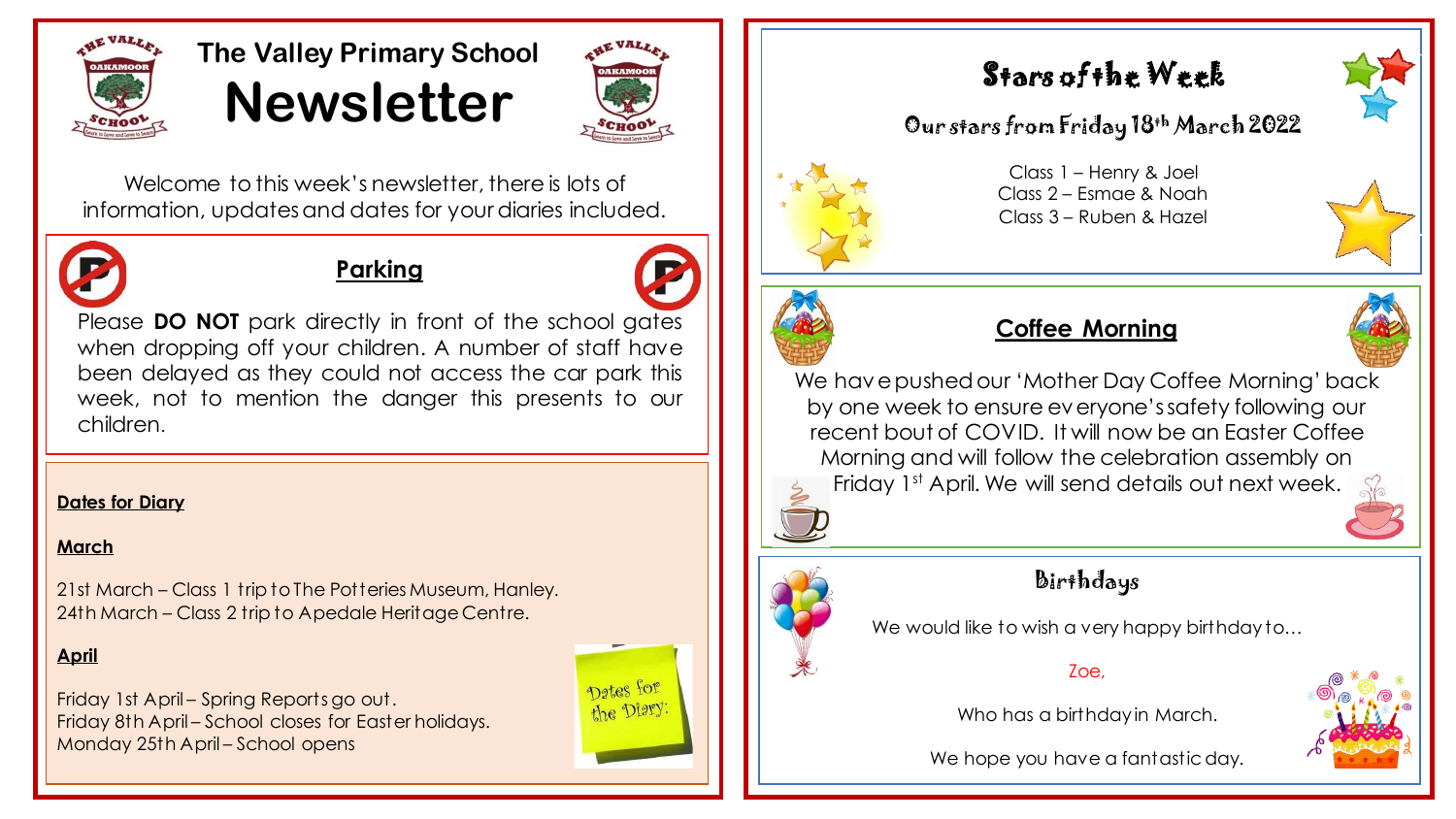As signs of spring begin to emerge it is time to tidy up our grounds.

There are lots of jobs to be done from cleaning, raking and planting.



#### **New Term Dates**

Please note change to term dates. We now break up from school for *Easter on Friday 8th April.*





# **Follow us on social media**

www.tmpf.staffs.sch.uk

#### **Need to speak to a member of staff?**

We continue to use our class email addresses to send and receive correspondence.

Staff do their best to check these emails daily during term time and from time to time during holiday periods.

We respectfully ask that you consider the times which emails/messages are sent to staff.

Class One – [valleyclass1@tmpf.staffs.sch.uk](mailto:valleyclass1@tmpf.staffs.sch.uk) Class Two – [valleyclass2@tmpf.staffs.sch.uk](mailto:valleyclass2@tmpf.staffs.sch.uk) Class Three – [valleyclass3@tmpf.staffs.sch.uk](mailto:valleyclass3@tmpf.staffs.sch.uk)



# Ground Clean Up Morning New Term Dates **Ground Clean Adventure**

On the school trip, we went to the Grosvenor Museum in Chester. Our boss was called Krassus. He taught us how to be Roman soldiers. We were wearing armour and holding shields. It was really fun! We went to the amphitheatre - it was a huge space! We practiced different formations. On the way back we chanted "Sin, sin, sin dec, sin!" We had to shout in front of lots of people. - Hettie

When we got to the amphitheatre, we did some shield formations and performed them against the Celts (Mr. Harvey & Mrs. Leftwich). Krassus said that we did the formations in under a second! - Ester

The second part was to see what Roman lives were like. With Jenny, we made mosaics, found out what it was like to be an archaeologist and make a Roman roof which was really fun. - Theo